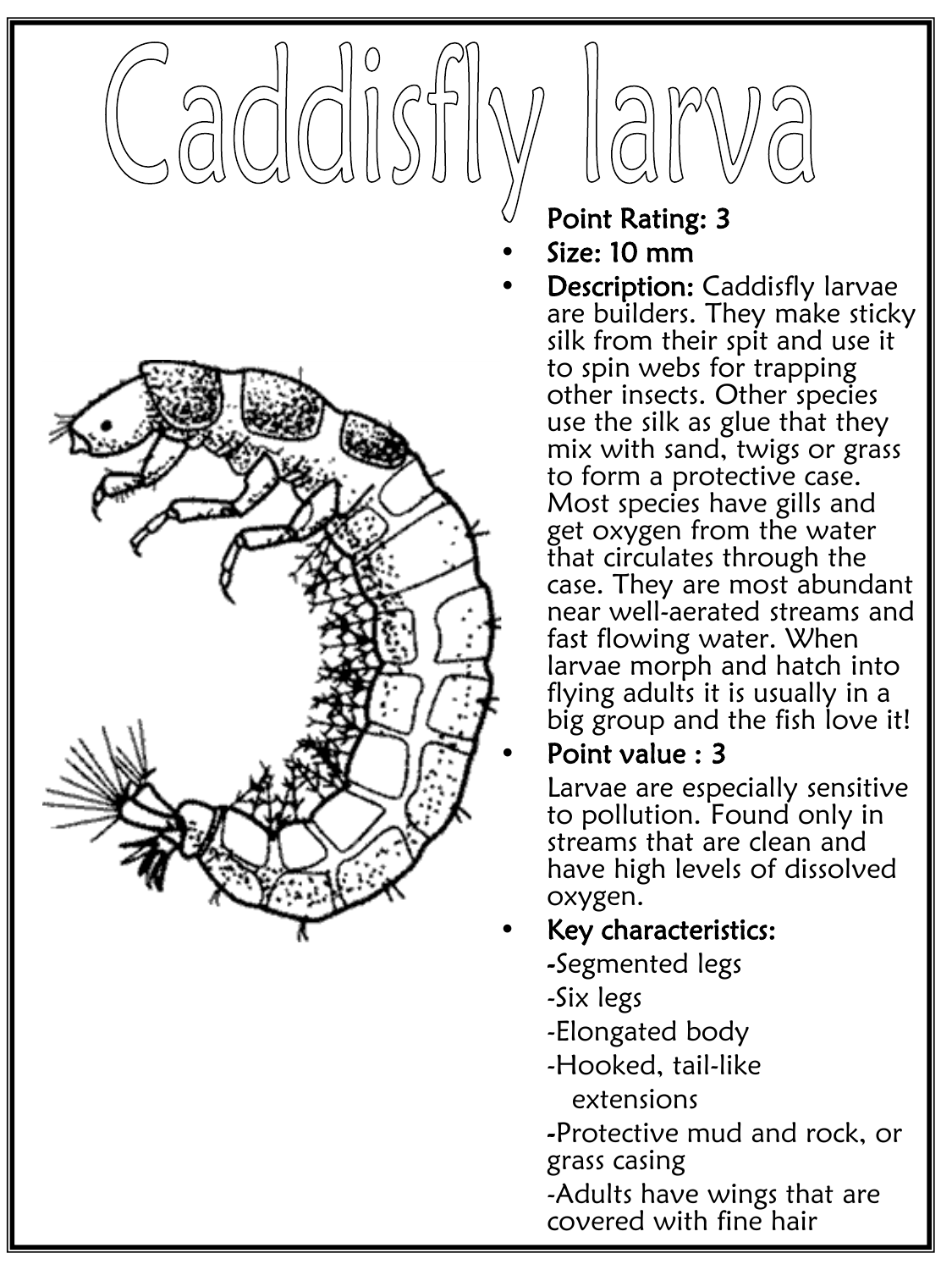



- Point Rating: 3
- Size: up to 1 inch

am

- Description: A detrivore, (eater of rotting leaves and twigs) or herbivore who grazes on tiny algae. This insect is crucial prey for salmon. The larvae hang out on rocks in fast currents, or they bury themselves in soft bottoms. They have abdominal gills that range from plates to feathery depending on the species. The greatest diversity of mayflies are found in cool, swift flowing streams.
- Point value : 3

They are very sensitive to pollution. Found only in clean and moving streams.

## Key characteristics:

- -Segmented legs
- -Six legs
- -Elongated body
- -Two to three tails
- -Feather-like gills, or plate-<br>like gills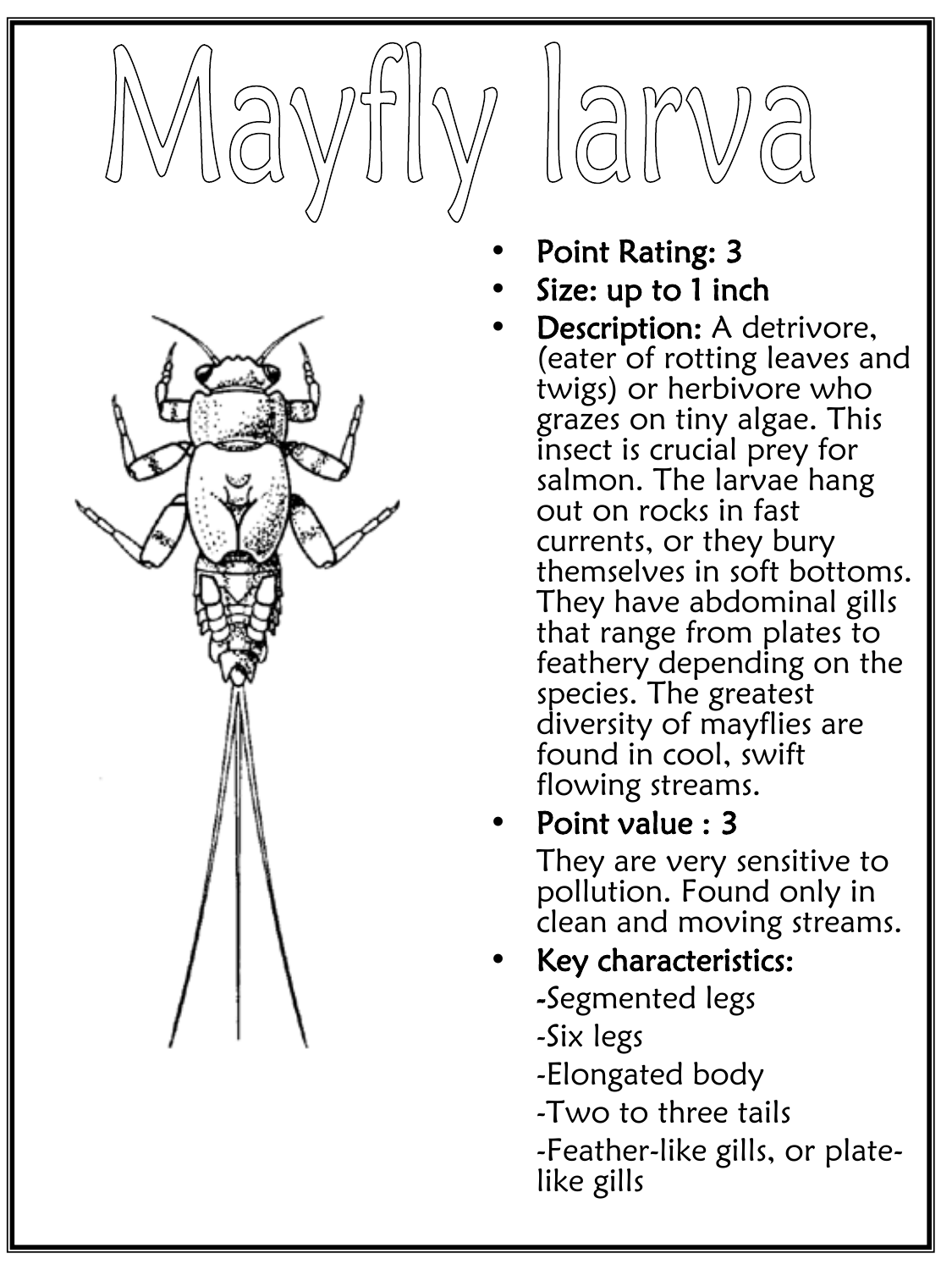

- Point Rating: 2
- Size: 40 mm
- Description: Also known as "crawdads," crayfish hide under rocks and leaves during the day, and forage on the stream bed at night. They run backward when threatened and use their front claws for protection. They also use their claws to cut up food. Unlike other insects, crayfish do not metamorphose into flying forms. They complete their entire life cycle in the water. Point value : 2

Somewhat sensitive to pollution. Find them in fair quality water.

#### • Key characteristics:

- -Eyes stand out from the body
- -Two or four antennae
- -Plate-like shell covering body
- -Dark red, orange or brown
- -10 legs, two are claws!

-Females may be seen with eggs or young clinging to the underside of their abdomen

-May live to be seven years old!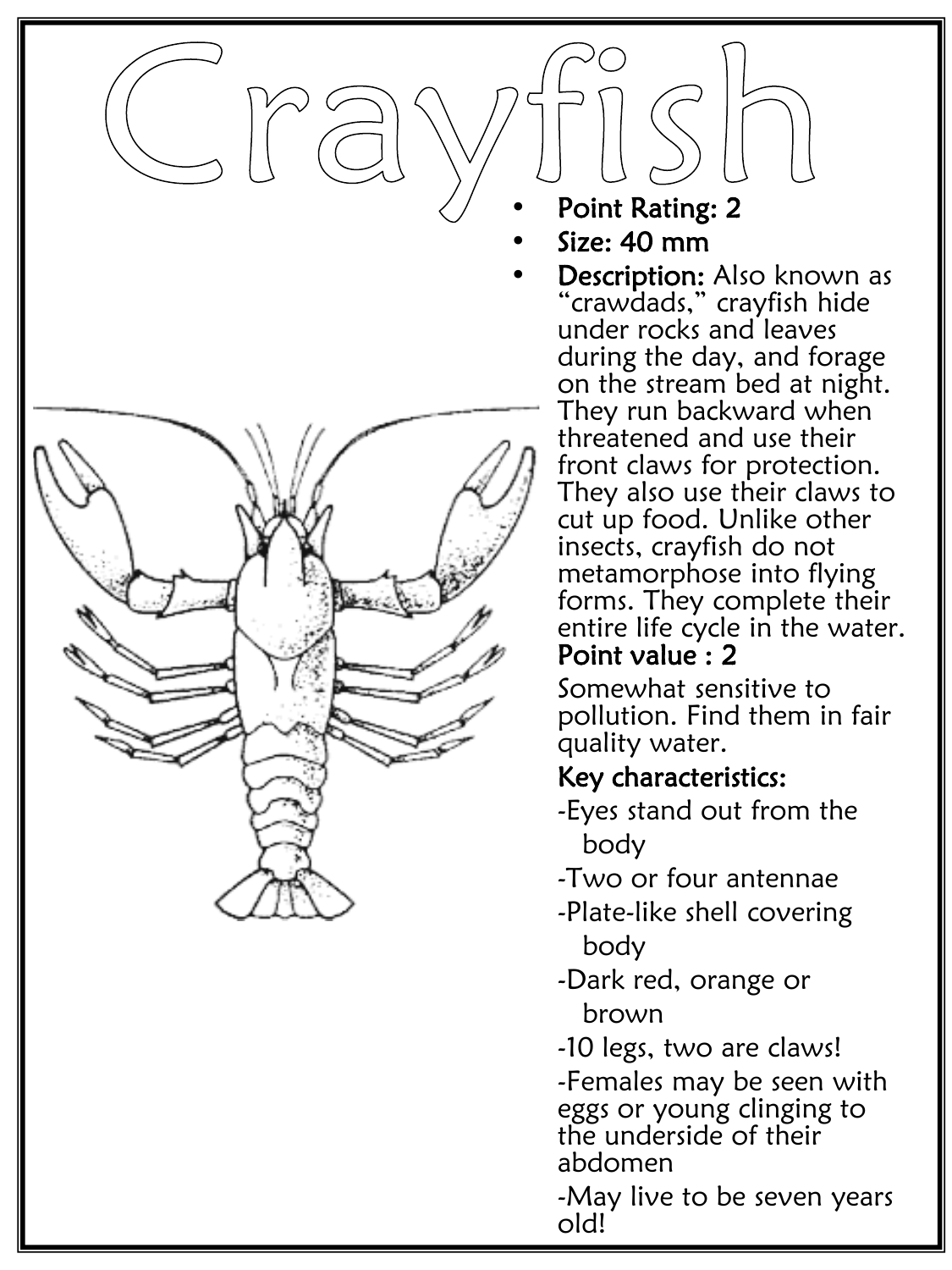





- Point Rating: 1
- Size: 8 mm
- Description: The midge is a fly of the class Dintera, meaning having two wings. Like nearly all true flies, midges hatch as aquatic maggots. They are usually about a centimeter long.
- Point value : 1

They are not sensitive to pollution and are found in all but the most polluted aquatic conditions.

#### Key characteristics:

-One pair of tiny, fleshy legs below the head and one pair on the back end

- -Digestive tract can be seen inside the body as a thin dark line
- -Thin, slightly curved, segmented, inch worm-like body
- -Distinct, dark head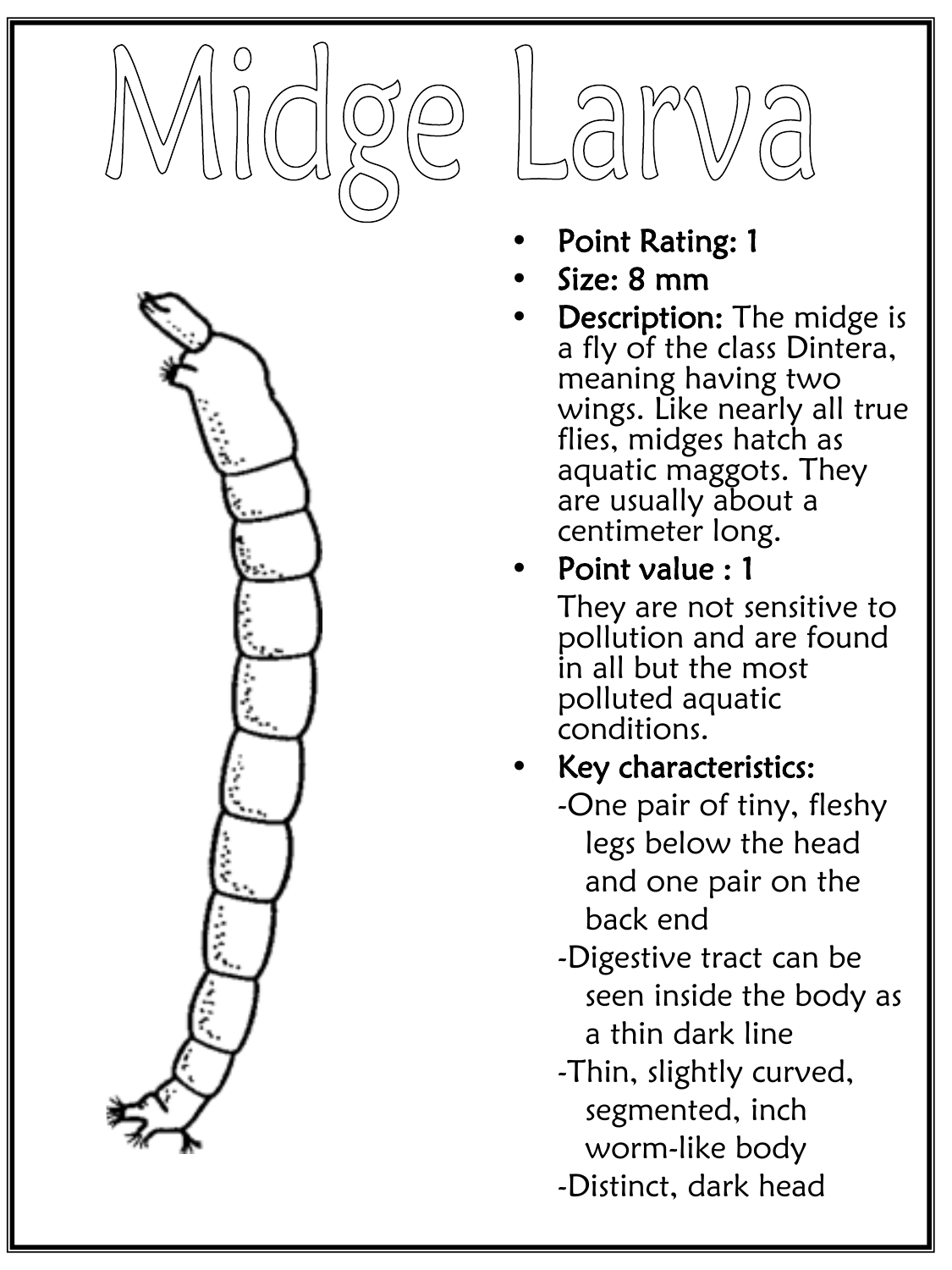

- Point Rating: 1
- Size: 10 mm
- **Description:** They move by drifting downstream on silken threads that extend from the tip of the abdomen. You can find them stuck with an attachment disk to rocks, sticks or other debris in streams.

# Point value : 1

They are not sensitive to pollution and can live in any quality of water.

Key characteristics:

-segmented body

-head is usually black,

brown, tan or green

-Attachment disks, like small suckers on the end of the abdomen

-one leg-like appendage directly under the head

-back end of body widens and is bulbous

-no legs

-tiny gills by head filter food from water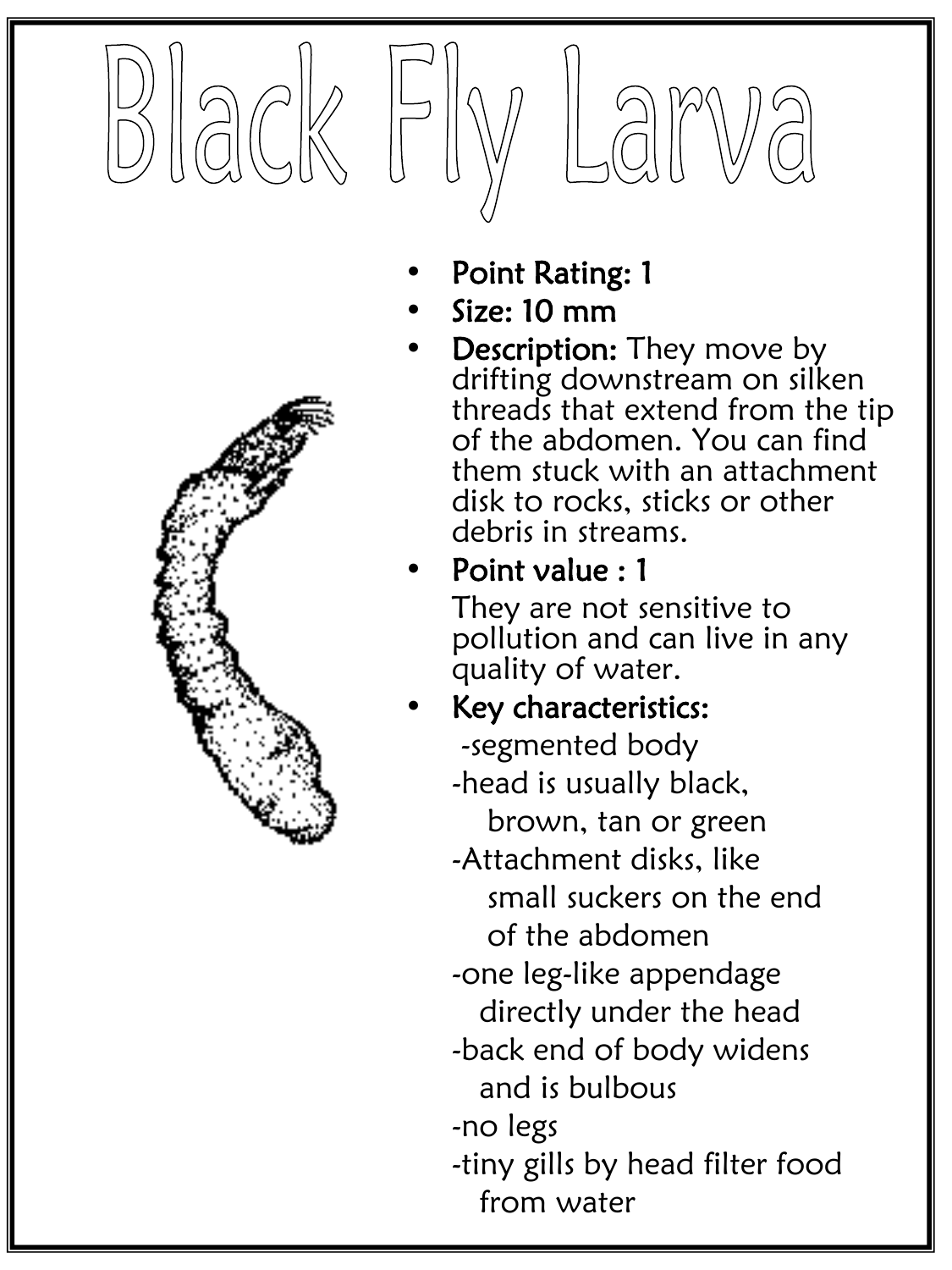



- Point Rating: 3
- Size: up to 1 inch
	- **Description: There are about** 500 known species in North America, they predate on other insects, and also feed on fungi, and bacteria on rotting organic material. They spend three months to three years maturing in cool, clean streams with high levels of dissolved oxygen. Stonefly nymphs have fixed gills that can only extract oxygen in moving water. If they get trapped in still water they will die quickly.

#### • Point value : 1

They are very sensitive to pollution and only survive in clean, cool, riffled water.

#### • Key characteristics:

-Six segmented legs on middle section of body.

-Each leg has two hooks on the end

-Gills often located on or behind each leg

-Two long antennae

-Two hair-like tails that are sensory feelers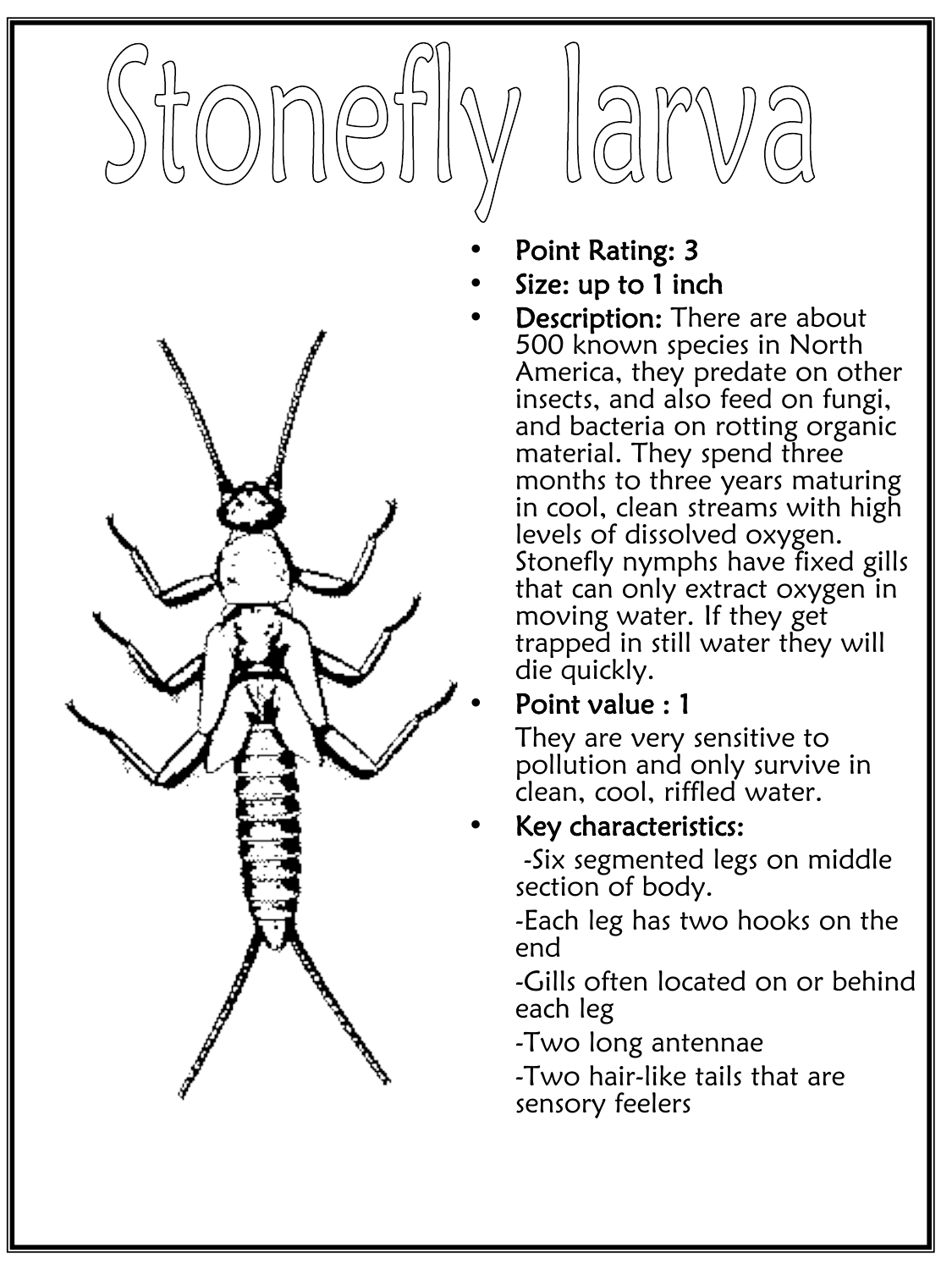



- Point Rating: 2
- Size: 10 mm
	- **Description:** They eat mosquitoes, midges, flies, bees and butterflies. Most of their life is spent in the aquatic larval stage, breathing through internal gills and using extendable jaws to catch other insects, or even tadpoles. The larval stage may last as long as five years, and when the larva is ready to metamorph it climbs up a reed at night. Exposure to the air causes the larva to begin breathing, the skin splits behind the head, the adult crawls out of its old larval skin, and as the sun rises the wings start to pump and it flies off to feed on insects.

#### Point value : 2

They are mildly sensitive to pollution.

#### • Key characteristics:

-Large scoop-like lower lip

-Large eyes

-Wide oval or round abdomen that may end in three wedge- shaped extensions

-Internal gills

-Six long segmented legs on upper middle section of body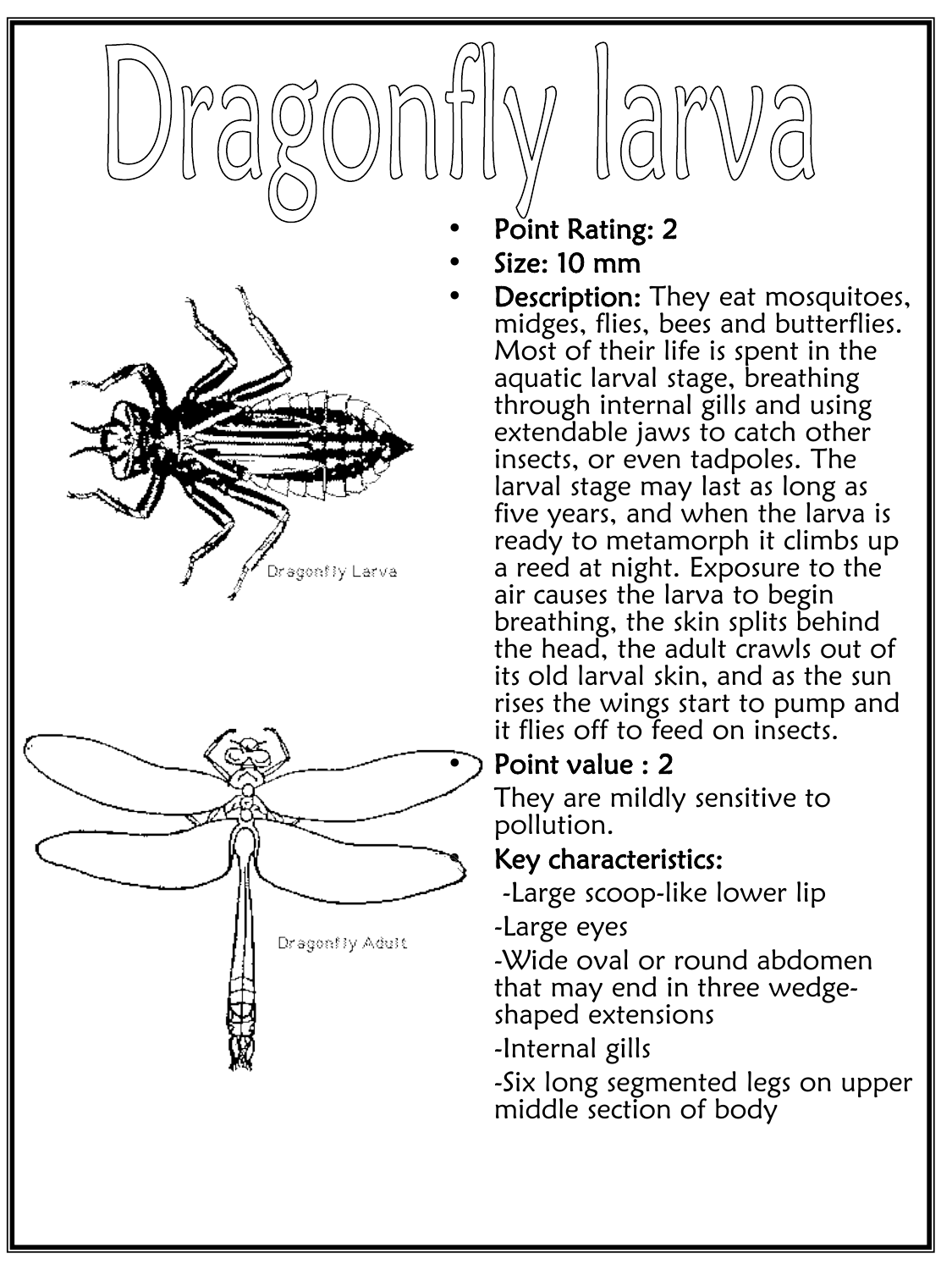

- Point Rating: 1
- Size: 20 mm
	- Description: There are more than 64 species of freshwater leeches. Find them swimming in slow- moving water. A scavenger, and parasite that lives by attaching itself to other animals and sucking their blood, usually fish and frogs. Only a few species parasite on humans, and the leeches that do attach to humans are not found in fast moving water or riffle areas. In the past doctors thought they could cure a patient's illness by sucking out the bad blood with leeches and they are still used today to speed the healing of wounds.

#### • Point value : 2

They are not sensitive to pollution and can live in almost any quality of water.

## • Key characteristics:

- -Worm-like segmented body
- -No segmented legs
- -No distinct head
- -No hard shell
- -Suckers at each end of wide, flat body